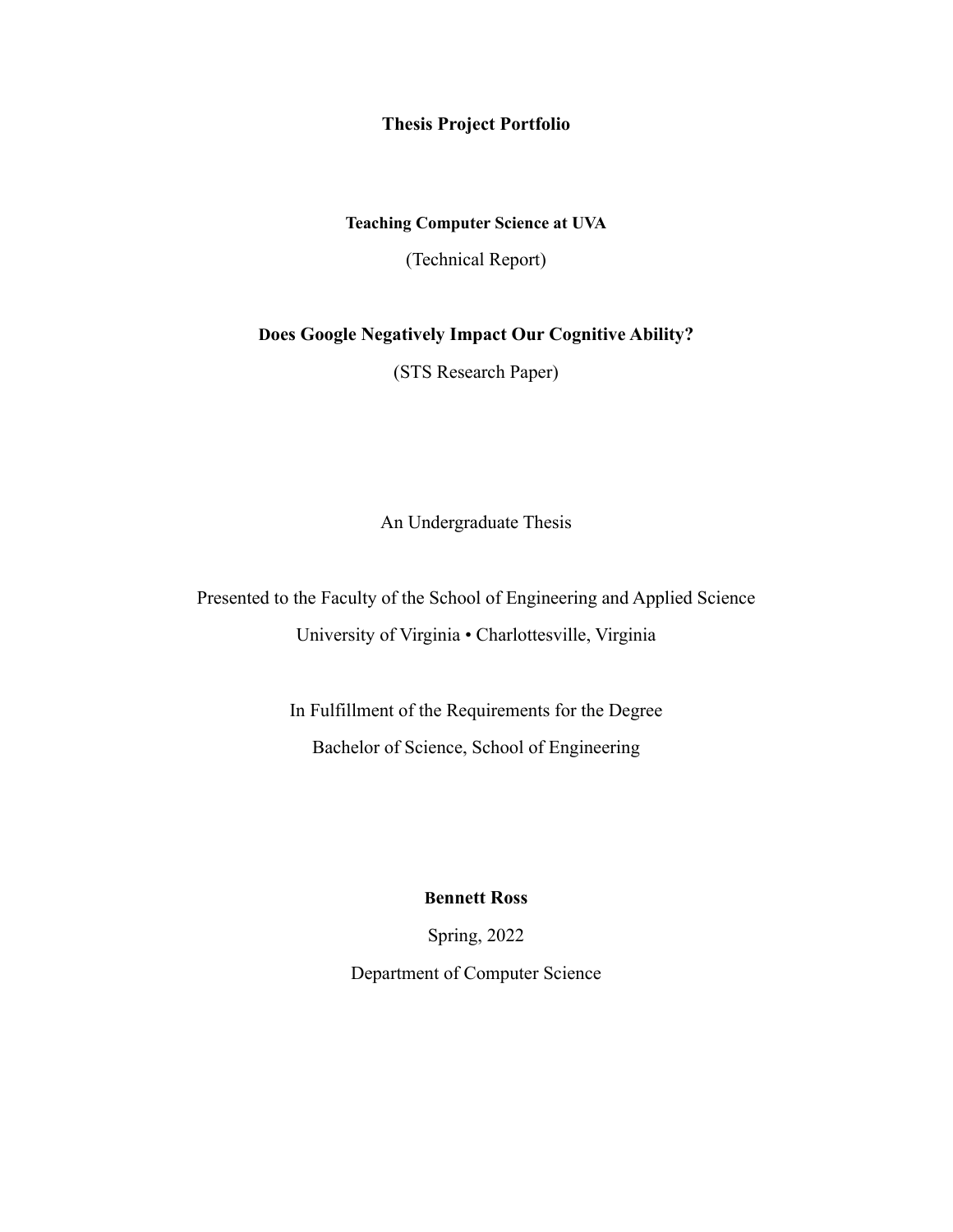## **Table of Contents**

| Sociotechnical Synthesis: Search Engines             |    |
|------------------------------------------------------|----|
| Teaching Computer Science at UVA                     |    |
| Does Google Negatively Impact Our Cognitive Ability? | 9  |
| Prospectus                                           | 28 |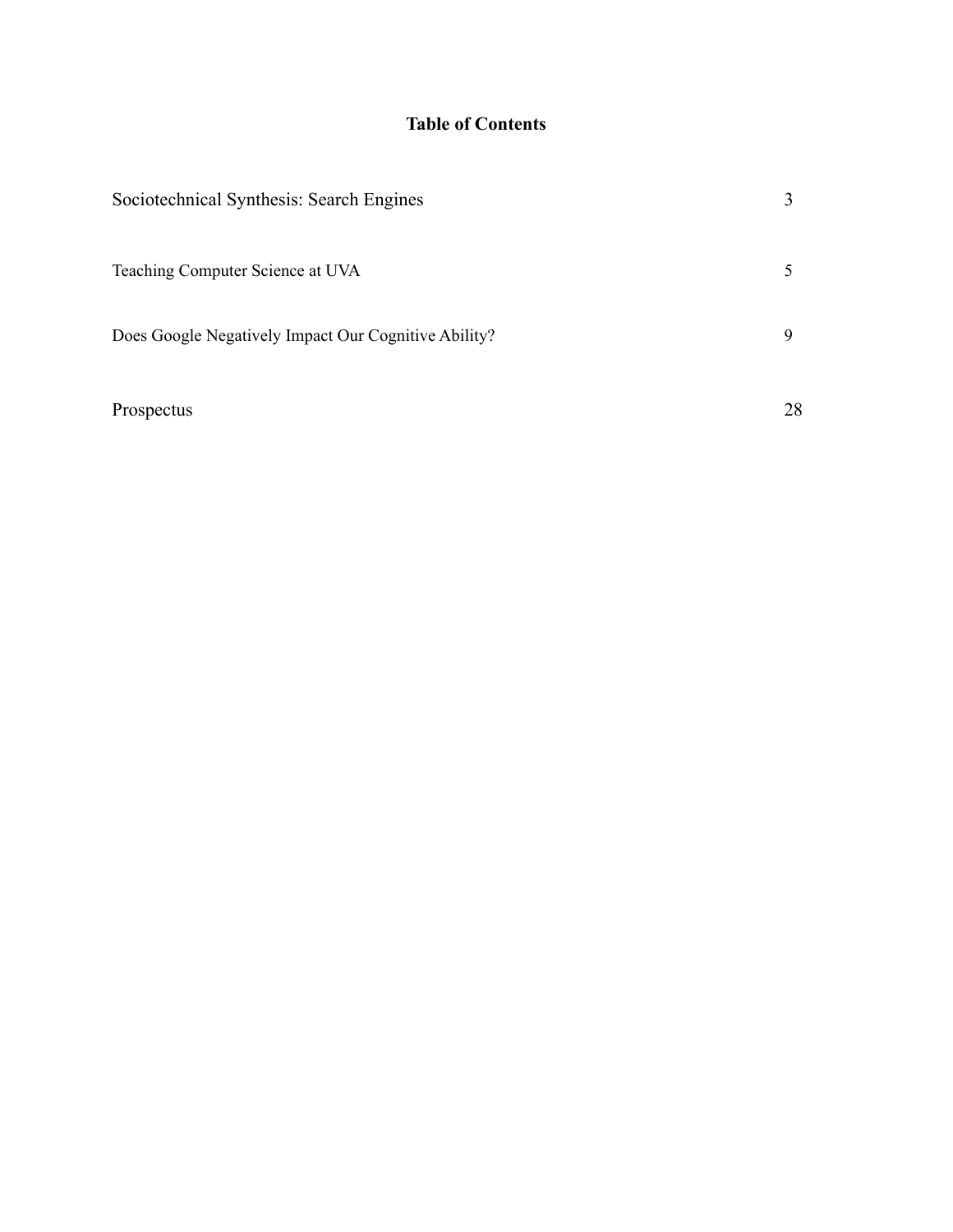## **Socio-Technical Synthesis: Search Engines**

Within my prospectus, I analyzed the impact and efficiency of search engine designs on society. My technical and STS projects helped form my analysis through two separate yet interconnected methods. These two projects help me gain an understanding of both the design process of search engines and the result that design choices have on society. In what follows, I address and explain each of these projects, and the benefit I found from working on them simultaneously.

For my technical project, I recall an internship experience at Capital One where I was given the task to create a document search engine web application programming interface. The application design was supposed to be quick and able to search through thousands of documents with minimal search criteria. It had to leverage several cloud computing platforms and interact with multiple Capital One resources to produce a list of documents that the user most likely searched for. For the project, I think of how my education at the University of Virginia prepared me and list recommendations for how the Computer Science department could better prepare future students. My STS project explored the impact that search engines have on society. In this project, I examine the technological momentum of Google from its creation until today to prove that search engine technology became more the shaper of society, rather than shaped by, as it gained more popularity and influence.

I found significant value in working on my technical and STS projects simultaneously. Working on the two projects at the same time gave me additional insight that I would not have gained through just one project or the other. The work on the technical design of my search engine helped me see both the difficulty of designing an efficient search engine and the many